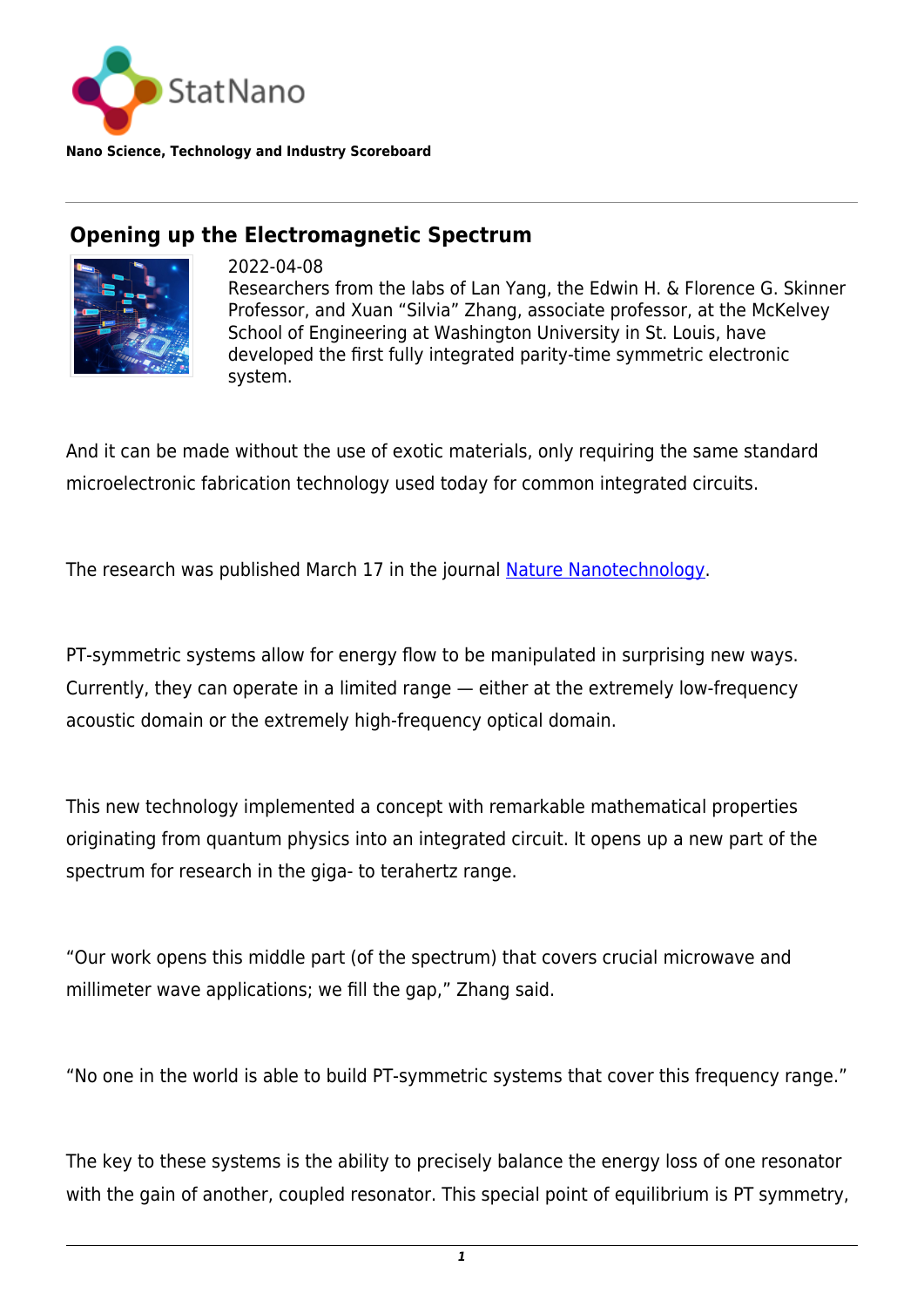and it allows for new and powerful ways to maneuver the flow and localization of energy.

An image reflected in a mirror has parity transformation — in the reflection, a right hand is reversed and becomes a left hand, and vice versa. A video played backward is an example of time reversal — the events in the video move backward in time.

If both transformations are done at the same time and "cancel each other out" — the system looks the same as it did before the transformations — then that system is said to have PT symmetry.

Such a concept has been utilized in coupled photonic resonator systems to develop new strategies to control light flow, such as nonreciprocal light transmission.

Being able to manipulate an additional swath of the electromagnetic spectrum opens up the possibility of new discoveries and technologies, said Weidong Cao, a postdoctoral research associate in Zhang's lab.

Practically, these kinds of systems are important components for radar, wireless communications and power-transfer systems. Right now, the relevant parts require large, magnetic cores. "But now we can shrink them down to an integrated circuit chip the size of a fingernail," Zhang said.

Thanks to a novel fabrication technology, the system is scalable, making it easier to take advantage of new functionality in existing technologies.

"Integrated circuit fabrication and our circuit design allow you to build specifically for different areas of the electromagnetic spectrum," Cao said.

"Our results show that the introduction of PT symmetry into integrated circuit technology could benefit a broad range of chip-based applications such as frequency modulation and

*2*